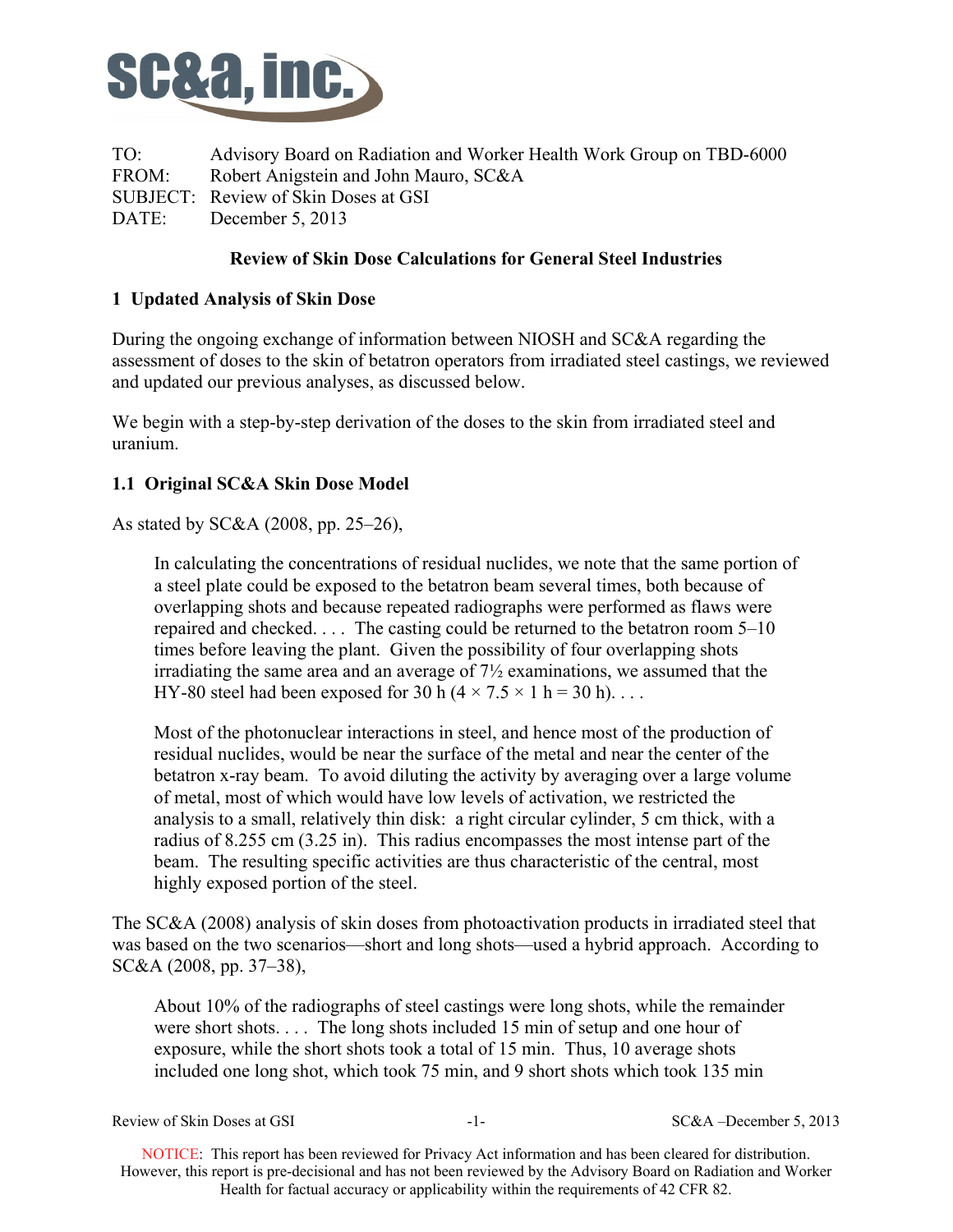$(9 \times 15 = 135)$ , for a total of 210 min. As a result, about 36% of the time  $(75 \div 210 = 0.36)$  was spent on long shots and 64% on short shots.

We will first explain how the two distances of the steel from the betatron target—9 ft for short shots and 6 ft for long shots—were addressed in the SC&A (2008) analysis. The exposure geometry in our original MCNPX simulation of photoactivation placed the casting 6 ft from the point the measuring string was attached to the outside of the betatron—this was based on a misunderstanding of the measuring procedure employed at GSI. We later learned from Jack Schuetz (former Allis-Chalmers engineer and a NIOSH consultant) that the string was calibrated to indicate the distance to the internal betatron target, so that the shots described as 6 ft were actually 6 ft (182.88 cm) from the target, not 234.95 cm, as specified in our model. Rather than repeat the MCNPX run, we increased the results by applying the inverse square law. Such a correction factor essentially contracts the radius of the steel disk to match the angular width of the x-ray beam that it intercepts. Since the area and hence the mass (the thickness being held constant) of such an adjusted disk varies with the square of the distance, and since the specific activities of the residual nuclides are inversely proportional to the mass, such an adjustment factor yields a reasonable approximation of the specific activities, the only neglected factor being the different amounts of air attenuation over different distances. To evaluate this last effect, we observe that the peak energies for photoactivation of the nuclides in the skin dose assessments, which are listed in Table 1, are in the range of 15–20 MeV. The linear attenuation coefficient of 17.5 MeV photons (the midpoint of the energy range) in air is  $\sim 0.0021 \text{ m}^{-1}$ . Their attenuation in 52 cm, the difference between the two distances, is  $\sim$  0.11%, which is entirely negligible in the present analysis.

We increased the specific activities from the long shots by multiplying the specific activities derived from the MCNPX simulation by the ratio of the square of the distance used in the simulation—234.95 cm—to that of the actual distance—6 ft (182.88 cm); however, in the interest of a conservative assessment, we did not decrease the activities for the short shots, which were at a distance of 9 ft (274.32 cm) from the target. We then derived an average of the specific activities by weighting the activities by the fractions of time devoted to the short and long shots. The exposure duration of the betatron operator to irradiated steel, 11.4 min, was an average of the setup and handling during short shots (11 min) and long shots (15 min), weighted by the relative numbers of short and long shots, 90% and 10%. We assumed that the operator was in the immediate proximity of the steel for only one-half of this time.

## **1.2 First Revision to Skin Doses from Irradiated Steel**

Anigstein and Olsher (2012) repeated the MCNPX simulation of residual nuclides using the MCNPX ver. 2.7.E. We placed the steel disk at a distance of 6 ft (182.88 cm) from the target, obviating the need for any adjustment for long shots, and assumed that all the castings were exposed at this distance, avoiding the complication of interspersing radiographic exposures of different durations and at different distances. Other aspects of the analysis were unchanged. The result was intended to be a bounding, claimant-favorable assessment.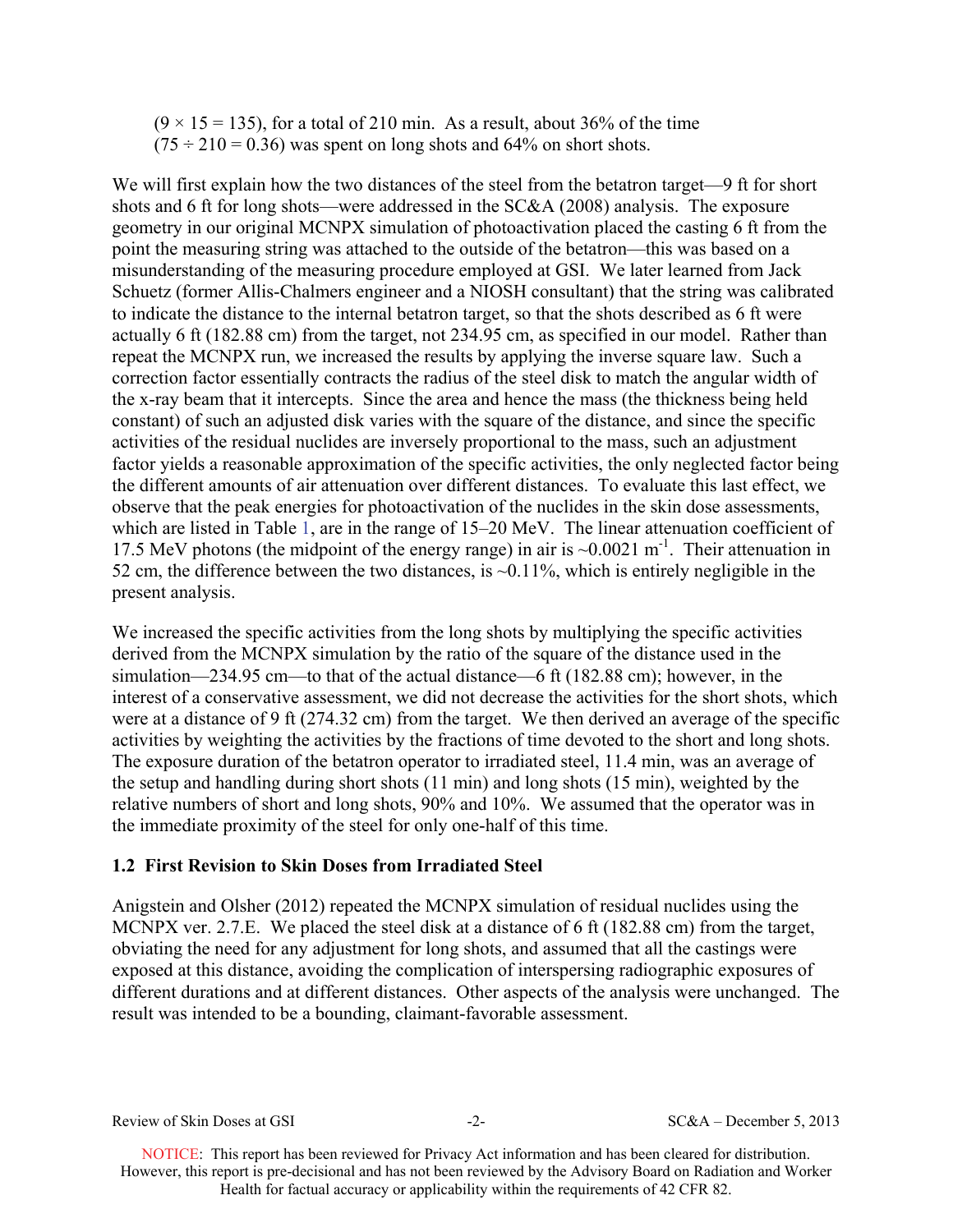| Half-life<br><b>Nuclide</b> |        | Peak energy <sup>a</sup><br>(MeV) | $\mu_{\epsilon t}^{\;\;\;\;b}$ | Sp. $act.^c(Bq/q)$ |        |       | Time-integrated sp. act. <sup>d</sup><br>$(Bq \cdot h/g)$ |  |
|-----------------------------|--------|-----------------------------------|--------------------------------|--------------------|--------|-------|-----------------------------------------------------------|--|
|                             |        | (cm <sup>2</sup> /g)              | Short <sup>e</sup>             | Long <sup>e</sup>  | Short  | Long  |                                                           |  |
| Fe-53                       | 8.51 m | 19.6                              | 0.0321                         | 304.43             | 684.96 | 36.61 | 98.18                                                     |  |
| Mo-91                       | 15.49m | 16.0                              | 0.0311                         | 33.55              | 75.49  | 4.84  | 13.70                                                     |  |
| Ni-57                       | 35.6h  | 17.9                              | 0.0316                         | 20.54              | 46.20  | 3.76  | 11.52                                                     |  |
| Mn-56                       | 2.58h  | 19.6                              | 0.0321                         | 18.57              | 41.77  | 3.32  | 10.10                                                     |  |
| Mo-99                       | 65.94h | 15.9                              | 0.0310                         | 9.55               | 21.49  | 1.75  | 5.37                                                      |  |
| $Cr-49$                     | 42.3m  | 19.8                              | 0.0322                         | 4.23               | 9.52   | 0.71  | 2.11                                                      |  |

Table 1. Residual Nuclides in Steel: Sources of External Exposure to Beta Radiation

Energy of peak photonuclear cross-section for production of given nuclide; assumes photoneutrons from <sup>54</sup>Fe produced <sup>56</sup>Mn by the reaction  ${}^{55}$ Mn(n, $\gamma$ )<sup>56</sup>Mn

b Mass attenuation coefficient corresponding to peak energy for HY-80 steel, interpolated from Storm and Israel (1970)

 $\mathbf c$ Specific activity at surface immediately after irradiation

d Specific activity integrated over exposure duration of betatron operator

e Short and long shots—see text

### **1.3 Final Revision to Skin Doses to Betatron Operators from Irradiated Steel**

Following our review of the NIOSH assessment of doses to the skin of betatron operators from photoactivation products in irradiated steel, we performed a more comprehensive analysis of skin doses from both the long and short shots. We modeled each scenario (i.e., short shots and long shots) separately and apportioned the resulting doses according to the fraction of time taken up by both types of shots.

We began by repeating our simulation of the photoactivation of the HY-80 steel alloy commonly produced at GSI, using MCNPX 2.7.0, the latest publicly released version of the code. This version also had the advantage of an updated library of photonuclear cross-sections, containing an expanded list of nuclides—the input file was modified to explicitly take advantage of these data. We ran the code for 2.147 billion histories, very close to the code maximum, to obtain the optimum precision in the results.

The results of the new analysis listed 37 radionuclides that were produced during the betatron irradiation of HY-80 steel. From this list, we identified 27 nuclides that are significant β emitters. We ranked these 27 radionuclides in descending order of activity integrated over the period from 5 s to 11 min or 15 min following irradiation, depending on the scenario. Since the first six nuclides in this list accounted for  $\sim$ 99.5% of the total integrated activities, we selected these nuclides, which are listed in Table 1, for the assessment of β doses to the skin. These are the same six nuclides identified in our prior analyses.

Employing the same methodology discussed by SC&A (2008, pp. 28–29), we used the total activities in the steel that we derived from the new MCNPX simulation to calculate the specific activities at the surface by adjusting for the exponential decrease of the x-ray beam over the 5-cm

| Review of Skin Doses at GSI |  | $SC&A - December 5, 2013$ |
|-----------------------------|--|---------------------------|
|-----------------------------|--|---------------------------|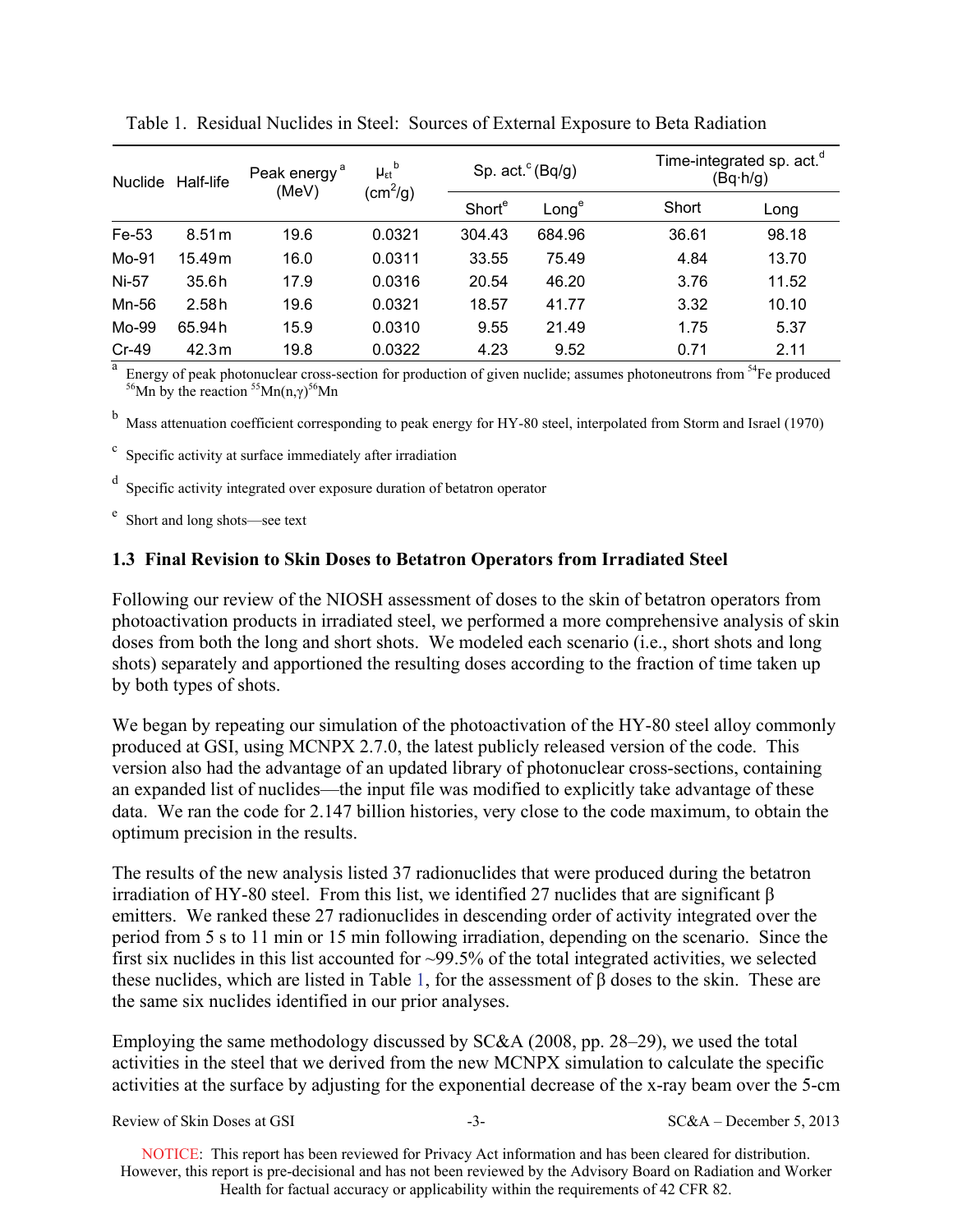thickness of the steel disk, as listed in columns 5–6 in Table 1. The last two columns list the specific activity integrated over the setup time in each scenario. The specific activities for the long shots were calculated directly from the MCNPX results; those for the short shots were scaled by the ratio of the squares of the distances:  $6^2 \div 9^2 = 0.444$ .

Upon reviewing the MCNPX simulations of doses to the skin from the six nuclides listed in Table 1, performed in January 2008, we observed several areas for improvement that we incorporated in the revised analyses. The more significant of these are described below. The energy spectrum of the  $\beta$  rays from <sup>53</sup>Fe had been estimated from a graphical representation of the spectrum— tabulated data were not available to us at that time. Since then, ICRP (2008) has issued a database from which we extracted the spectrum in tabular form. Furthermore,  ${}^{53}Fe$  and <sup>91</sup>Mo were originally modeled as electron emitters ( $\beta^-$ ), when in fact they emit positrons ( $\beta^+$ ). MCNPX uses the same model for the attenuation of electrons and positrons; however, the annihilation of positrons is accompanied by the emission of two 511-keV  $\gamma$  rays, which generate electrons through photoionization and Compton scatter that can make further contributions to the skin dose. We repeated the analyses for the three nuclides— ${}^{53}Fe$ ,  ${}^{56}Mn$ , and  ${}^{91}Mo$ —that together account for 98%–99% (depending on the scenario) of the dose to the skin of the betatron operators. The analyses of all three nuclides utilized the corresponding ICRP (2008) beta spectra.

The NIOSH scenario for the exposure of the betatron operator to irradiated metal specified that the worker was at a distance of 1 ft from the metal for one-half of the exposure time and at a distance of 1 m for the other half. However, previous simulations of skin doses from radionuclides in steel did not include assessments at 1 m. The doses calculated for the skin of hands and forearms in contact with the metal, and for other skin at a distance of 1 ft, were divided by 2, implying that the dose at 1 m was zero. To correct this oversight, we included assessments at 1 m in the new simulations of skin doses from  ${}^{53}Fe$ ,  ${}^{91}Mo$ , and  ${}^{56}Mn$ . Based on extrapolations from the analyses at other distances, these nuclides are estimated to contribute  $\sim$ 99% of the dose at 1 m. Given the small contribution of the dose rate at this distance to the overall skin dose assessment, omitting the contribution of the other nuclides has a negligible impact on the overall uncertainty of this assessment.

Dose rates were calculated for bare skin in contact with the metal, skin in contact with the metal but covered by one layer of clothing, and cloth-covered skin at 1 ft (30.48 cm) and at 1 m from the metal. The number of shots during one 8-h shift was calculated by dividing the duration of the shift by the total time for one shot—15 or 75 min. The new analyses took advantage of some MCNPX features that increased the accuracy of the simulations of electron/positron transport, as well as improved geometry that is more representative of the area of exposed skin.

The results of our analyses are presented in Table 2.

Review of Skin Doses at GSI  $-4-$  SC&A – December 5, 2013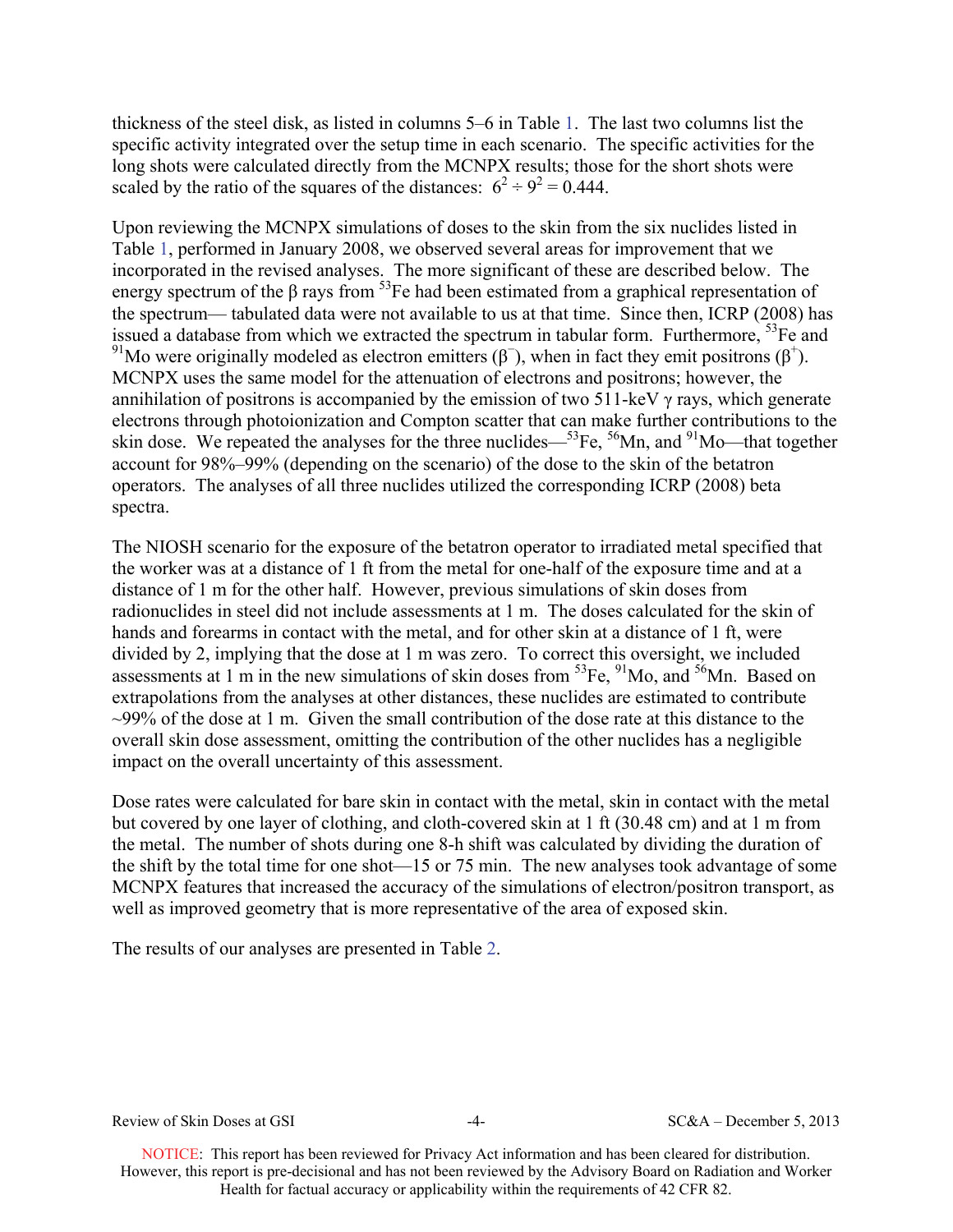| Distance | Shield | Dose (mrad/shift)  |                   |           |  |  |
|----------|--------|--------------------|-------------------|-----------|--|--|
|          |        | Short <sup>a</sup> | Long <sup>a</sup> | Composite |  |  |
| Contact  | None   | 9.35               | 5.11              | 7.84      |  |  |
| Contact  | Cloth  | 7.98               | 4.36              | 6.69      |  |  |
| 1 ft     | Cloth  | 5.77               | 3.15              | 4.83      |  |  |
| 1 m      | Cloth  | 2 1 1              | 1.15              | 1.76      |  |  |

Table 2. Dose Rates to Skin of Betatron Operators from Beta Radiation from HY-80 Steel

a Short and long shots—see text

The last column in Table 2 lists the composite doses from both scenarios—the time-weighted average of the doses from short and long shots.

## **1.4 Skin Doses to Betatron Operators from Irradiated Uranium**

We next repeated the MCNPX analyses of the generation of residual nuclides from the betatron radiography of uranium slices. The simulation that was the basis of our previous assessments of skin doses from irradiated uranium had originally been performed using MCNPX ver. 2.6.E. In that version of the code, the generation of residual nuclides was not specific to the specific region of interest in the metal being irradiated, requiring the analyst to use his judgement to determine which nuclides were in the metal. The new version of the code identifies the nuclides in the user-specified region (i.e., the uranium slice). In the process, we changed the thickness of the uranium disk from 0.5 cm to 5 cm. A 5-cm thickness of uranium absorbs ~99.5% of 13.1 MeV photons—the center of the peak energy of the total photonuclear cross-section of <sup>238</sup>U—as compared to an absorption of  $\sim$ 42% in 0.5 cm of the metal. The greater thickness specified in the simulation represents a more realistic scenario, and also leads to greater efficiency in the MCNPX analysis. Other enhancements were specifying uranium as an electrical conductor, and air as a gas. These lead to minor changes in the interactions of these materials with incident radiation and thus yield a more realistic analysis. As before, we found that the two principal β-emitting radionuclides produced by photoactivation were <sup>237</sup>U and <sup>239</sup>U. The revised specific activities are presented in Table 3.

We next performed an MCNPX simulation of skin doses from  $\beta$  rays emitted from a uranium slice. The exposures were to the side as well as to the front face of the cylindrical slab. The radiation source in the exposures at the side of the metal comprised the short-lived β-emitting progeny of <sup>238</sup>U and <sup>235</sup>U, enhanced by the Putzier effect. The β-ray spectrum is thus that of these progenies in secular equilibrium with the parent nuclides, which have the relative abundance of naturally-occurring uranium; however, the results of the assessments are multiplied by a factor of 12.5 to account for the enhancement of these progenies at the surface of the uranium ingot during casting. Because the activities of these β-emitting progenies would far exceed the activities of the photoactivation products, whose concentrations exponentially decreased over the 4-inch thickness of the slab, the latter nuclides were not incorporated in the β spectrum from the cylindrical surface (i.e., at the side of the slice).

Review of Skin Doses at GSI -5- SC&A – December 5, 2013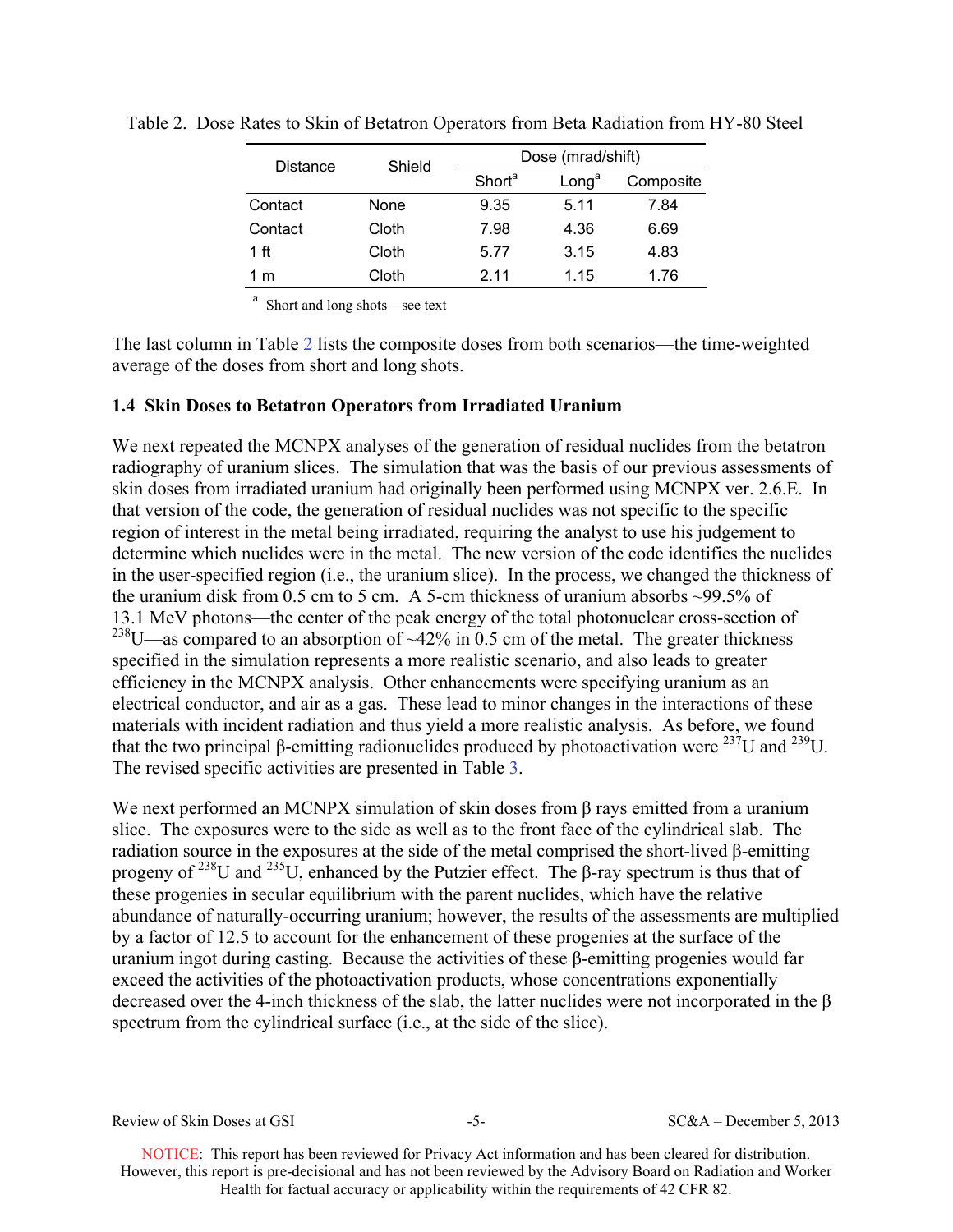| <b>Nuclide</b> | Half-life         | Peak<br>energy <sup>a</sup><br>(MeV) | $\mu_{\epsilon\mathrm{J}}$<br>$\left(\text{cm}^2/\text{g}\right)$ | Sp. act. <sup>c</sup><br>(Bq/g) | TWA sp. act. <sup>"</sup><br>(Bq/g) |
|----------------|-------------------|--------------------------------------|-------------------------------------------------------------------|---------------------------------|-------------------------------------|
| $U-237$        | 6.75 d            | 13.1                                 | 0.0559                                                            | 19.9                            | 19.9                                |
| $U-239$        | $23.45 \text{ m}$ |                                      |                                                                   | 9.718                           | 7,830                               |

Table 3. Residual Nuclides in Uranium: Sources of External Exposure to Beta Radiation

 $a<sup>a</sup>$  Energy of peak of total photonuclear cross-section of <sup>238</sup>U

<sup>b</sup> Mass attenuation coefficient corresponding to peak energy for uranium, interpolated from Storm and Israel (1970)

c Specific activity at surface immediately after irradiation, assuming an exponential profile over a 5-cm thickness

d Time-weighted average: specific activity averaged over exposure duration of betatron operator

The simulation of skin doses from the front face of the uranium slice utilized a combined β spectrum comprising the short-lived uranium progenies as well as the  $\beta$  spectra of <sup>237</sup>U and <sup>239</sup>U. The relative intensities of the β emissions from the latter isotopes were derived from the timeweighted average specific activities listed in Table 3. The simulation used the same tallies and exposure geometry as the analyses of the β-emitting nuclides in steel, described previously. The calculated skin doses from exposure to a uranium slice are presented in Table 4.

The final results of the skin dose assessment are listed in Table 5. The annual number of shifts devoted to the handling of uranium was based on the revised hours of uranium handling listed by Anigstein and Mauro (2013, Table 1). The remainder of the shifts were assumed to be devoted to the radiography of steel.

## **2 Conclusions**

In the course of the continuing exchange of information between SC&A and NIOSH, most outstanding differences in the calculation of β doses to the skin of betatron operators appear to have been resolved. The latest exchange of spreadsheet calculations shows complete agreement on the methodology of calculating the doses. Assuming that NIOSH adopts or replicates out MCNPX simulations, and that the uranium work hours differences are resolved, SC&A and NIOSH will be in agreement regarding the limiting doses to the skin from β radiation, which are those experienced by a betatron operator.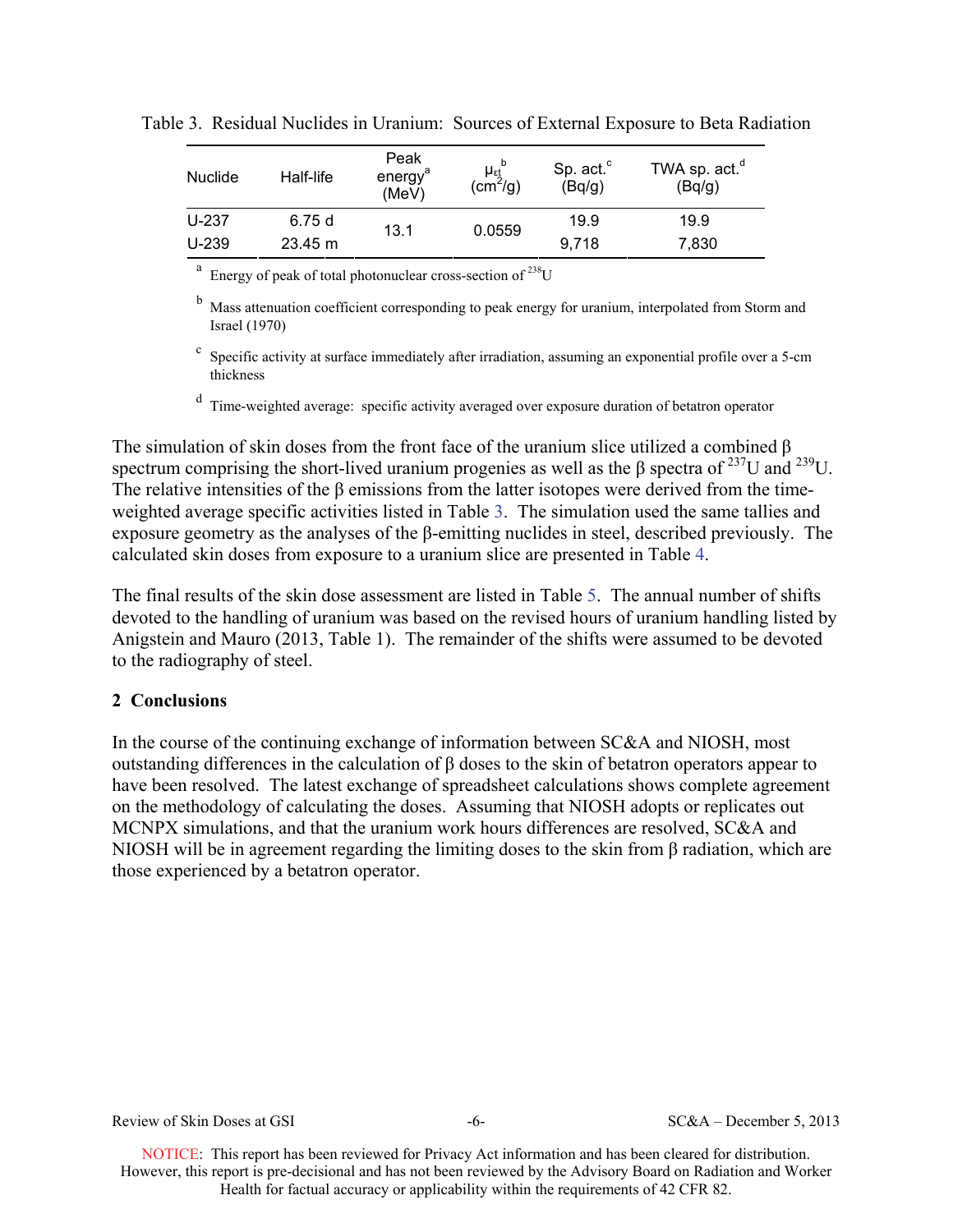| Location               | Orientation | Dose Rates to Skin<br>(mrad/h) |
|------------------------|-------------|--------------------------------|
|                        | Front       | 119                            |
| Contact                | Side        | 1,428                          |
|                        | Average     | 774                            |
|                        | Front       | 95                             |
| Cloth                  | Side        | 1,094                          |
|                        | Average     | 594                            |
| 1 ft                   | Front       | 23                             |
|                        | Side        | 65                             |
|                        | Average     | 44                             |
| 1 m                    | Front       | 2.5                            |
|                        | Side        | 8.9                            |
|                        | Average     | 5.7                            |
| Average for bare skin  |             | 389.6                          |
| Average for other skin |             | 24.8                           |

Table 4. Dose Rates to Skin from External Exposure to Beta Radiation from Uranium Slice

Table 5. Annual Doses to Skin of Betatron Operators from Beta Radiation (rads)

| Year      | Annual number of shifts |              |         | Hands and forearms |       |         | Other skin   |       |  |
|-----------|-------------------------|--------------|---------|--------------------|-------|---------|--------------|-------|--|
|           | Uranium                 | <b>Steel</b> | Uranium | <b>Steel</b>       | Total | Uranium | <b>Steel</b> | Total |  |
| 1952-1957 | 54.7                    | 351.6        | 31.96   | 2.76               | 34.72 | 2.03    | 1.70         | 3.73  |  |
| 1958      | 46.5                    | 359.8        | 27.17   | 2.82               | 29.99 | 1.73    | 1.74         | 3.46  |  |
| 1959-1960 | 42.2                    | 364.1        | 24.66   | 2.85               | 27.51 | 1.57    | 1.76         | 3.33  |  |
| 1961      | 48.4                    | 357.8        | 28.31   | 2.80               | 31.11 | 1.80    | 1.73         | 3.53  |  |
| 1962      | 35.2                    | 371.1        | 20.55   | 2.91               | 23.45 | 1.31    | 1.79         | 3.10  |  |
| 1963      | 9.6                     | 396.7        | 5.59    | 3.11               | 8.70  | 0.36    | 1.92         | 2.27  |  |
| 1964      | 3.5                     | 402.7        | 2.05    | 3.16               | 5.21  | 0.13    | 1.95         | 2.08  |  |
| 1965      | 2.6                     | 403.7        | 1.50    | 3.16               | 4.66  | 0.10    | 1.95         | 2.05  |  |
| $1966^a$  | 0.8                     | 202.3        | 0.47    | 1.59               | 2.06  | 0.03    | 0.98         | 1.01  |  |

<sup>a</sup> During contract period January 1–June 30